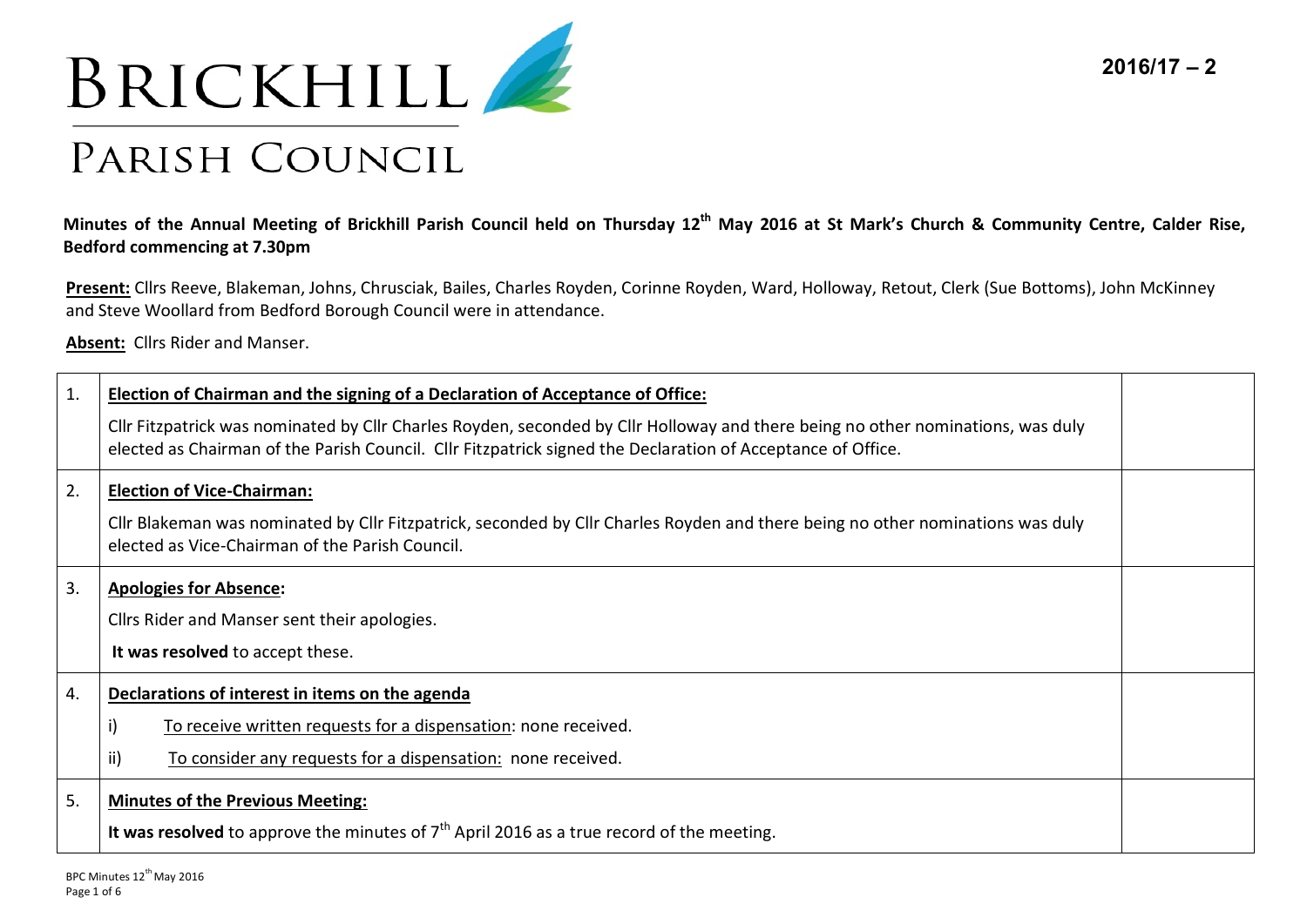| 6.  | <b>Public Open Session (15 mins):</b><br>None.                                                                                                                                                                                                                                                                                                                                                                                                                                                                                                                                                                                                                                                                                                                                                                    |              |
|-----|-------------------------------------------------------------------------------------------------------------------------------------------------------------------------------------------------------------------------------------------------------------------------------------------------------------------------------------------------------------------------------------------------------------------------------------------------------------------------------------------------------------------------------------------------------------------------------------------------------------------------------------------------------------------------------------------------------------------------------------------------------------------------------------------------------------------|--------------|
| 7.  | To review and approve the committee structure of Brickhill Parish Council and to elect members to the following existing<br>committees/working groups:-<br>Planning Committee (5 members): Cllrs Blakeman, Chrusciak, Johns, Manser and Bailes.<br>i).<br>Finance and Personnel Advisory Group (3 members) Cllrs Fitzpatrick, Corinne Royden and Ward<br>ii)<br>Allotments and Open Spaces Committee (5 members): Following discussion, it was resolved to increase membership to five.<br>iii)<br>Cllrs Reeve, Chrusciak, Bowler, Holloway and Carter.                                                                                                                                                                                                                                                           |              |
| 8.  | To appoint Parish Council representatives to outside bodies:<br>Brickhill Community Safety Forum (1) it was resolved that Cllr Fitzpatrick be appointed.                                                                                                                                                                                                                                                                                                                                                                                                                                                                                                                                                                                                                                                          |              |
| 9.  | To nominate one person to vote at the General Meetings of Brickhill Community Association:<br>it was resolved that Cllr Ward be appointed.                                                                                                                                                                                                                                                                                                                                                                                                                                                                                                                                                                                                                                                                        |              |
| 10. | To receive an update from the Woodlands Park Working Group and to consider proposals from the Working Group:<br>i)<br>Gates:<br>Cllr Bailes confirmed that there had been no significant objections from adjacent residents. He had spoken in person to the<br>main objector and sorted out his concerns.<br>Adoptions:<br>ii)<br>The Clerk confirmed receipt of communication from Persimmon Homes confirming that they are liaising with the Borough<br>Council and are close to reaching an agreement which will enable the parish council to undertake their planned projects on<br>Woodlands Park. This was confirmed by Paul Pace from BBC.<br>It was resolved that the Clerk establish whether Bedford Borough Council were to fund safety gates on the entrance/exits<br>from the Owl Park.<br>iii) CCTV: | <b>Clerk</b> |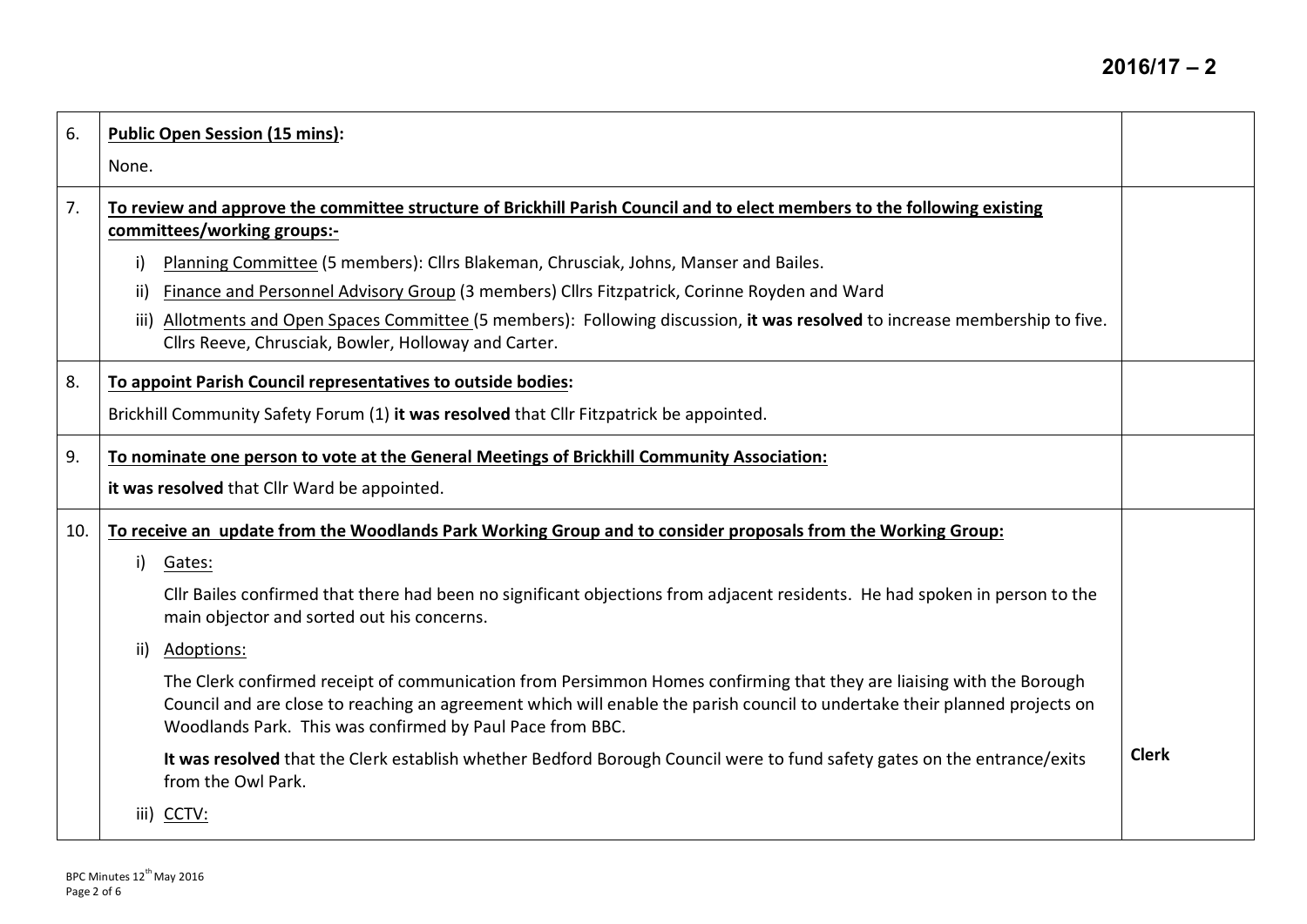|     | John McKinney and Steve Woollard from BBC attended to discuss the matter.                                                                                                                                                                                                                                                                                                                                                                                                                                                           |                         |
|-----|-------------------------------------------------------------------------------------------------------------------------------------------------------------------------------------------------------------------------------------------------------------------------------------------------------------------------------------------------------------------------------------------------------------------------------------------------------------------------------------------------------------------------------------|-------------------------|
|     | They explained that Bedford Borough Council had been undertaking a review of the maintenance pricing structure for CCTV<br>cameras. This had involved considering the costs to be incurred by the Borough Council and looking at schemes in place by<br>other councils across the country. John McKinney agreed to honour the charge of £1500 per annum which had been quoted<br>when the project had originally been considered. The offer was made for councillors to visit the CCTV monitoring centre at<br>the Borough Council. |                         |
|     | It was resolved to agree to spend the sum of £15,000 which was to be used for the purchase of the cameras and to cover the<br>maintenance contract for a period of 5 years. John McKinney would finalise the contract and forward it to be signed by the<br>parish council. Steps would then be taken to arrange installation of the cameras and link them up to the Borough Council<br>system.                                                                                                                                     | John<br><b>McKinney</b> |
|     | iv) Footpath between Carron Road and Grenadier Close:                                                                                                                                                                                                                                                                                                                                                                                                                                                                               |                         |
|     | Cllr Charles Royden said that some ward funding was going towards surfacing the muddy section. It was resolved that the<br>parish council contribute £3000 from undesignated reserves.                                                                                                                                                                                                                                                                                                                                              | <b>Clerk</b>            |
| 11. | To consider boundary signage and agree action:                                                                                                                                                                                                                                                                                                                                                                                                                                                                                      |                         |
|     | It was resolved to defer this to a later meeting.                                                                                                                                                                                                                                                                                                                                                                                                                                                                                   |                         |
| 12. | To receive an update on the meeting between Brickhill Parish Council and the Brickhill Community Association:                                                                                                                                                                                                                                                                                                                                                                                                                       |                         |
|     | The Clerk confirmed that a meeting had taken place on the 22 <sup>nd</sup> April involving Cllr Blakeman, the Clerk and from the Association<br>Stuart Green, Cheryl Green, and Sue Stewart (Centre Manager). The Clerk reported that the main outcome was that the two<br>organisations would liaise with regards their future 5 year plans for maintenance and improvement works on the Centre to ensure a<br>co-ordinated approach.                                                                                              |                         |
|     | It was resolved to consider the matter further once the minutes had been received from the meeting and a future meeting had been<br>planned.                                                                                                                                                                                                                                                                                                                                                                                        | <b>Clerk</b>            |
| 13. | To receive an update on the installation of PV panels on Brickhill Community Centre:                                                                                                                                                                                                                                                                                                                                                                                                                                                |                         |
|     | These were now installed and the Clerk agreed to forward details of the website which monitors and records their output.                                                                                                                                                                                                                                                                                                                                                                                                            | <b>Clerk</b>            |
| 14. | To consider the traffic implications from the opening of the new by-pass and agree any action:                                                                                                                                                                                                                                                                                                                                                                                                                                      |                         |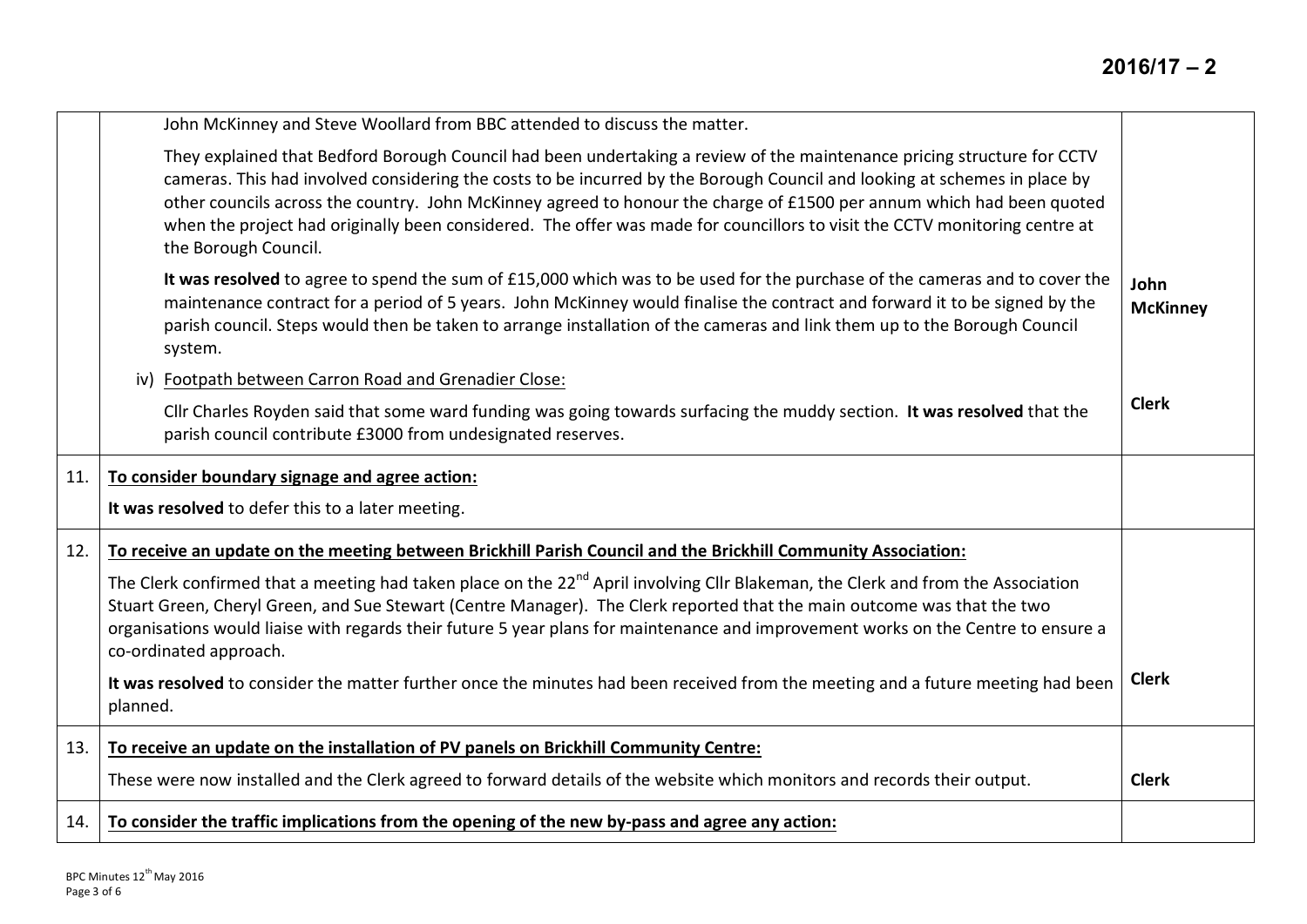|     | Following discussion, it was resolved that the Clerk contact Glen Barcham at Bedford Borough Council to obtain any traffic data<br>analysis that had been completed.                                                                                                                                                       | <b>Clerk</b> |
|-----|----------------------------------------------------------------------------------------------------------------------------------------------------------------------------------------------------------------------------------------------------------------------------------------------------------------------------|--------------|
| 15. | To consider the implementation of a noticeboard and website content policy:                                                                                                                                                                                                                                                |              |
|     | The Clerk circulated a draft policy for noticeboards. Following discussion, it was resolved that she should make a number of<br>suggested revisions and re-circulate for consideration at the next meeting.                                                                                                                | <b>Clerk</b> |
| 16. | To receive a report from the Borough Councillors:                                                                                                                                                                                                                                                                          |              |
|     | Cllr Charles Royden reported that the Great Ouse Way was now open and that favourable reports had been received from those<br>who are now able to avoid using Shakespeare Road etc. Monitoring is underway to determine how this has affected travel<br>behaviour. No increase in HGV traffic has been noted in Brickhill. |              |
|     | Tests are underway at Rooksmead Pond to see whether there is any ingress of water from beneath the pond which would create<br>problems if we introduced a liner. In the meantime a tender is being prepared for works.                                                                                                     |              |
|     | Dog fouling continues to be one of the issues of most concern for residents, especially in the Hawk Drive area for children going<br>to school. The Borough Council is seeking to take on new powers under the public space protection order, in the meantime CCTV<br>is located in this area.                             |              |
|     | Parking around schools remains an issue especially outside Brickhill Lower and St Thomas More. We have attended on site and<br>spoken to parents who are occasionally even parking on residents' properties.                                                                                                               |              |
|     | We have had a request for extra attention in Kennet Rise and we have advised parking control officers.                                                                                                                                                                                                                     |              |
|     | We have witnessed the current circus being advertised with fly posting on Kimbolton Road and details have been passed to the<br>Borough Council enforcement officers for fixed penalty tickets to be issued.                                                                                                               |              |
|     | We have met with residents in Larksway concerned about vehicle trading on the highway and advice has been given.                                                                                                                                                                                                           |              |
|     | Across the Borough, we are pleased that Tavistock Street was completed under schedule and under budget.                                                                                                                                                                                                                    |              |
|     | The incinerator plans of Convanta have been resurrected in Stewartby.                                                                                                                                                                                                                                                      |              |
|     | The Kite Festival is on Saturday and Sunday 11 <sup>th</sup> /12 <sup>th</sup> June in Russell Park and the River Festival is on Saturday and Sunday 16 <sup>th</sup><br>and $17th$ July.                                                                                                                                  |              |
|     | Cllr Royden was thanked for his report.                                                                                                                                                                                                                                                                                    |              |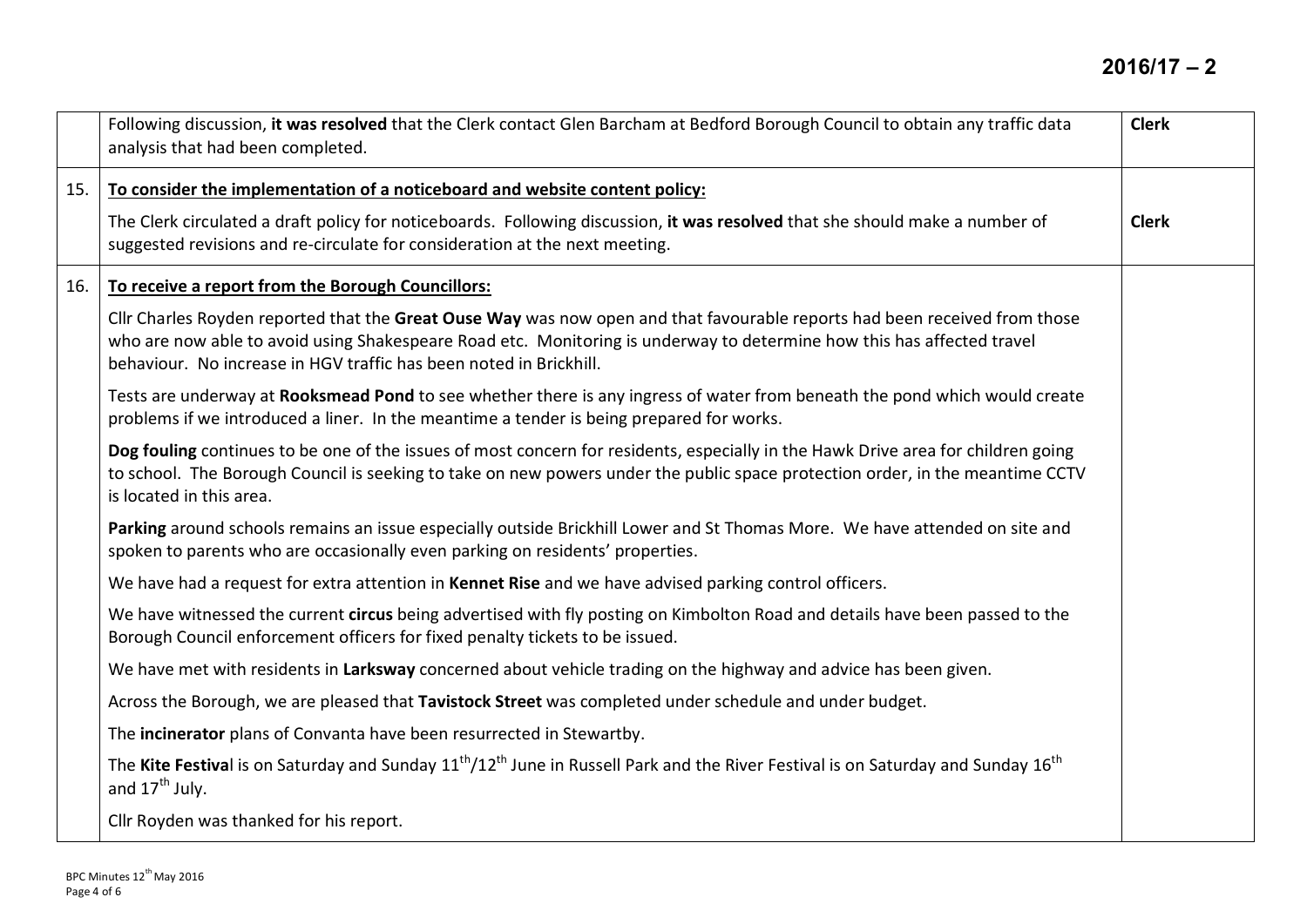## 17. **Financial Matters:**

i) To approve bank reconciliations and any accounts for payment:

| <b>Payee Name</b>                 | Reference             | <b>Amount Paid</b> |           | <b>Transaction Detail</b>       |
|-----------------------------------|-----------------------|--------------------|-----------|---------------------------------|
| <b>Aniron Renewables</b>          | <b>BACS</b>           | £                  | 5,096.52  | 1st payment PV panels           |
| <b>Bedford Borough Council</b>    | DD                    | £                  | 3,356.72  | Salaries April                  |
| Otis Ltd                          | <b>BACS 3</b>         | $\pmb{\mathsf{f}}$ | 527.73    | <b>Lift Servicing</b>           |
| <b>BATPC</b>                      | <b>BACS 4</b>         | £                  | 1,816.00  | <b>Affiliation Fees</b>         |
| St Marks Church Community Centre  | 1149                  | £                  | 37.50     | <b>Hall Hire</b>                |
| <b>K</b> Tunster                  | 1150                  | £                  | 31.00     | <b>Allotment Refund</b>         |
| G Sharp                           | 1151                  | $\pmb{\mathsf{f}}$ | 6.00      | Key Deposit Refund              |
| <b>Bedford Borough Council</b>    | <b>BACS 2</b>         | $\pmb{\mathsf{f}}$ | 300.00    | <b>Salary Provision</b>         |
| <b>British Telecom</b>            | <b>DD</b>             | $\pmb{\mathsf{f}}$ | 88.50     | <b>Broadband Charges</b>        |
| Paul Riches Skips                 | <b>BACS 5</b>         | £                  | 290.00    | Skip Hire                       |
| <b>Rialtas Business Solutions</b> | <b>BACS 6</b>         | £                  | 288.00    | End of Year Closedown           |
| <b>Brickhill Community Centre</b> | 1152                  | $\pmb{\mathsf{f}}$ | 565.00    | Quarterly room hire             |
| iThink Telecom                    | <b>DD</b>             | £                  | 18.50     | <b>Telephone Charges</b>        |
| St Marks Church Community Centre  | 1153                  | £                  | 37.50     | <b>Hall Hire</b>                |
| <b>Red N Security</b>             | <b>BACS 7</b>         | £                  | 65.00     | Fixing buzzer to office         |
| DJT Surfacing Ltd                 | <b>BACS 8</b>         | $\pmb{\mathsf{f}}$ | 15,294.58 | Footpath resurfacing WG         |
| <b>BATPC</b>                      | BACS <sub>9</sub>     | $\pmb{\mathsf{f}}$ | 30.00     | <b>Staff Appraisal Course</b>   |
| <b>Aniron Renewables</b>          | BACS <sub>10</sub>    | £                  | 15,289.56 | PV Panels for Community Centre  |
| <b>Bedford Security Service</b>   | BACS 11               | £                  | 44.60     | Keys for Allotment              |
| <b>Brickhill Lower School</b>     | 1154                  | £                  | 1,000.00  | <b>Grant towards Trim Trail</b> |
|                                   | <b>Total Payments</b> | $\mathbf f$        | 44,182.71 |                                 |